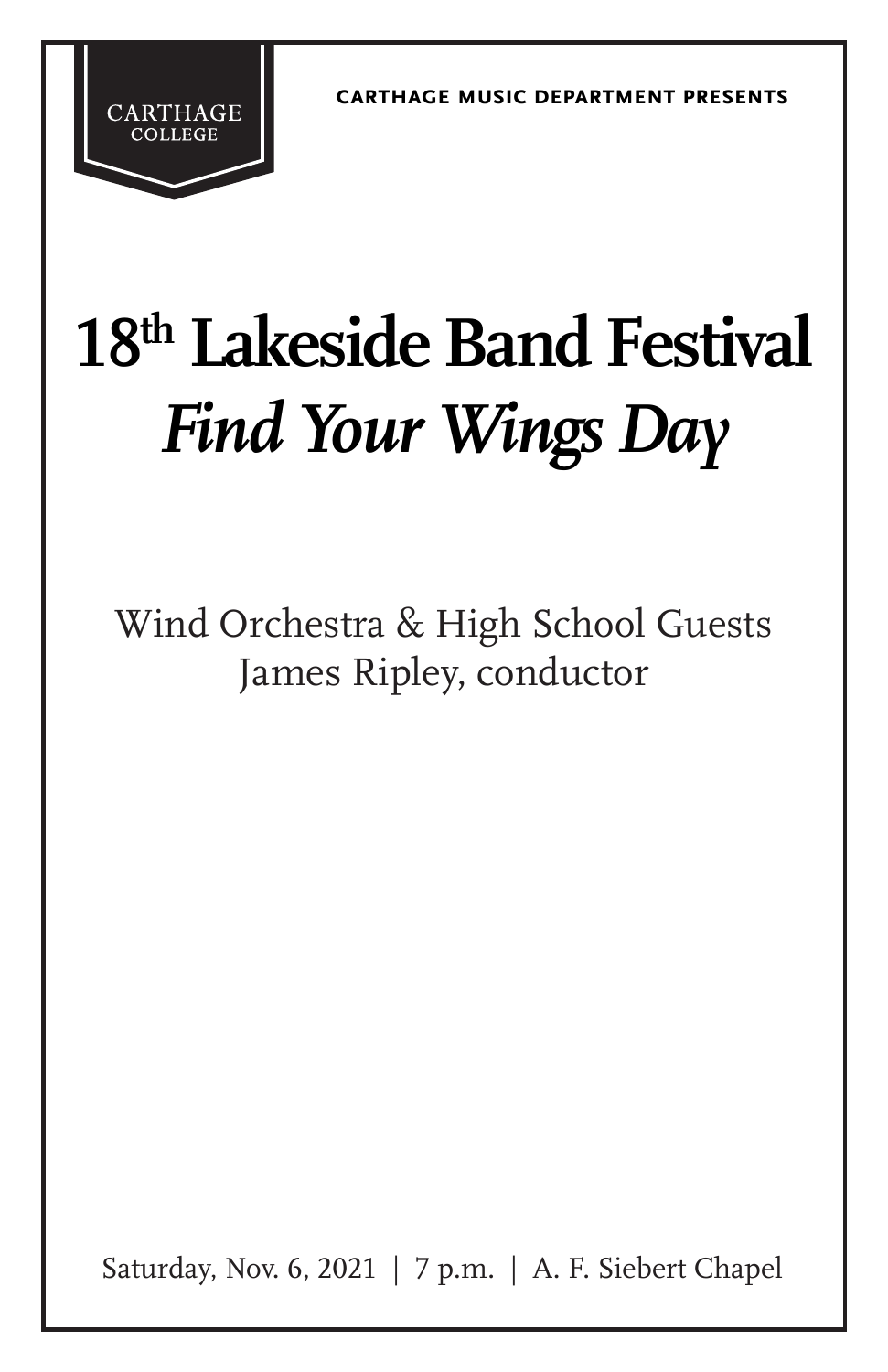## **program**

Come Sunday Omar Thomas Shout

Testimony (b. 1984)

**Wind Orchestra**

Alleluia, Laudamus Te

(1921-2005)

Berceuse and Finale from "Firebird Suite" (1919) Igor Stravinsky

(1882-1971) transcribed by Robert Longfield

**Wind Orchestra and High School Guests**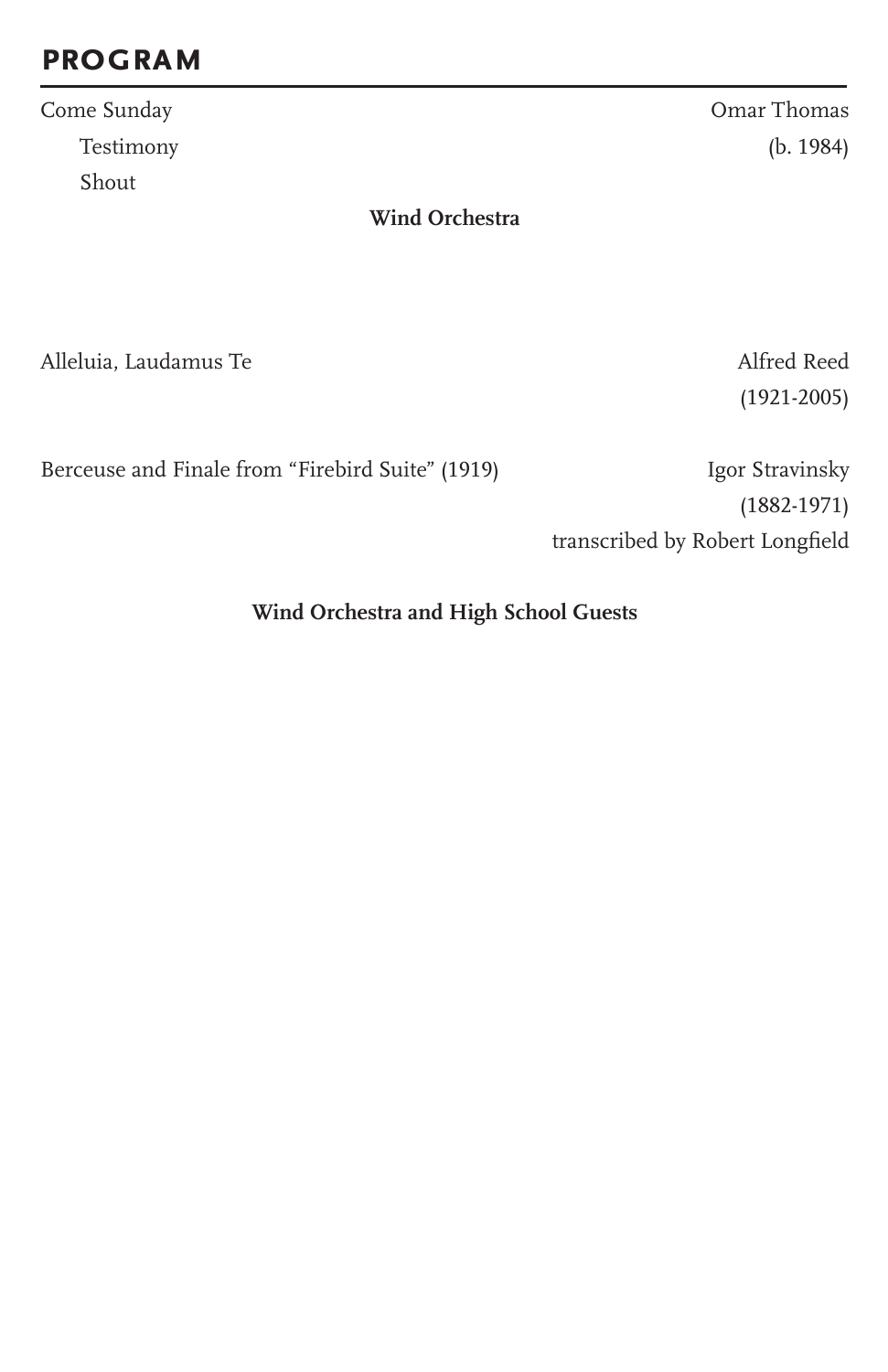The Lakeside Band Festival began in 2002, with the aim of giving the region's exceptional young instrumentalists the opportunity to interact with the country's top performers and composers. The first festival featured Larry Combs, former principal clarinet of the Chicago Symphony Orchestra. Award-winning composers from the United States, Netherlands, and Australia have also been featured in past Festivals. This year's event aims to give high school students a chance to explore and experience what music-making at the collegiate level is all about. "Find Your Wings" is the theme of a full day of sessions from Carthage music students, faculty and staff providing details and discussion about what playing in college entails, concluding with tonight's concert where participants perform side-by-side with the Wind Orchestra.

## **program notes**

*Come Sunday* is a two-movement tribute to the Hammond organ's central role in black worship services. The first movement, *Testimony*, follows the Hammond organ as it readies the congregation's hearts, minds, and spirits to receive The Word via a magical union of Bach, blues, jazz, and R&B. The second movement, *Shout!*, is a virtuosic celebration - the frenzied and joyous climactic moments when The Spirit has taken over the service.

I played trombone in wind ensembles from the 4th grade through college. This experience has contributed significantly to the life I lead now. I had the pleasure of being exposed to sounds, colors, moods, rhythms, and melodies from all over the world. Curiously absent, however, was music told authentically from the African-American experience. In particular, I couldn't understand how it was that no composer ever thought to tell the story of a black worship experience through the lens of a wind ensemble. I realize now that a big part of this was an issue of representation. One of the joys and honors of writing music for wind ensemble is that I get to write music that I wish had existed when I was playing in these groups - music that told the story of the black experience via black composers.

The title is a direct nod to Duke Ellington, who held an inspired love for classical music and allowed it to influence his own work in a multitude of ways. To all the black musicians in wind ensemble who were given opportunity after opportunity to celebrate everyone else's music but our own - I see you and I am you. This one's for the culture!

- note by Omar Thomas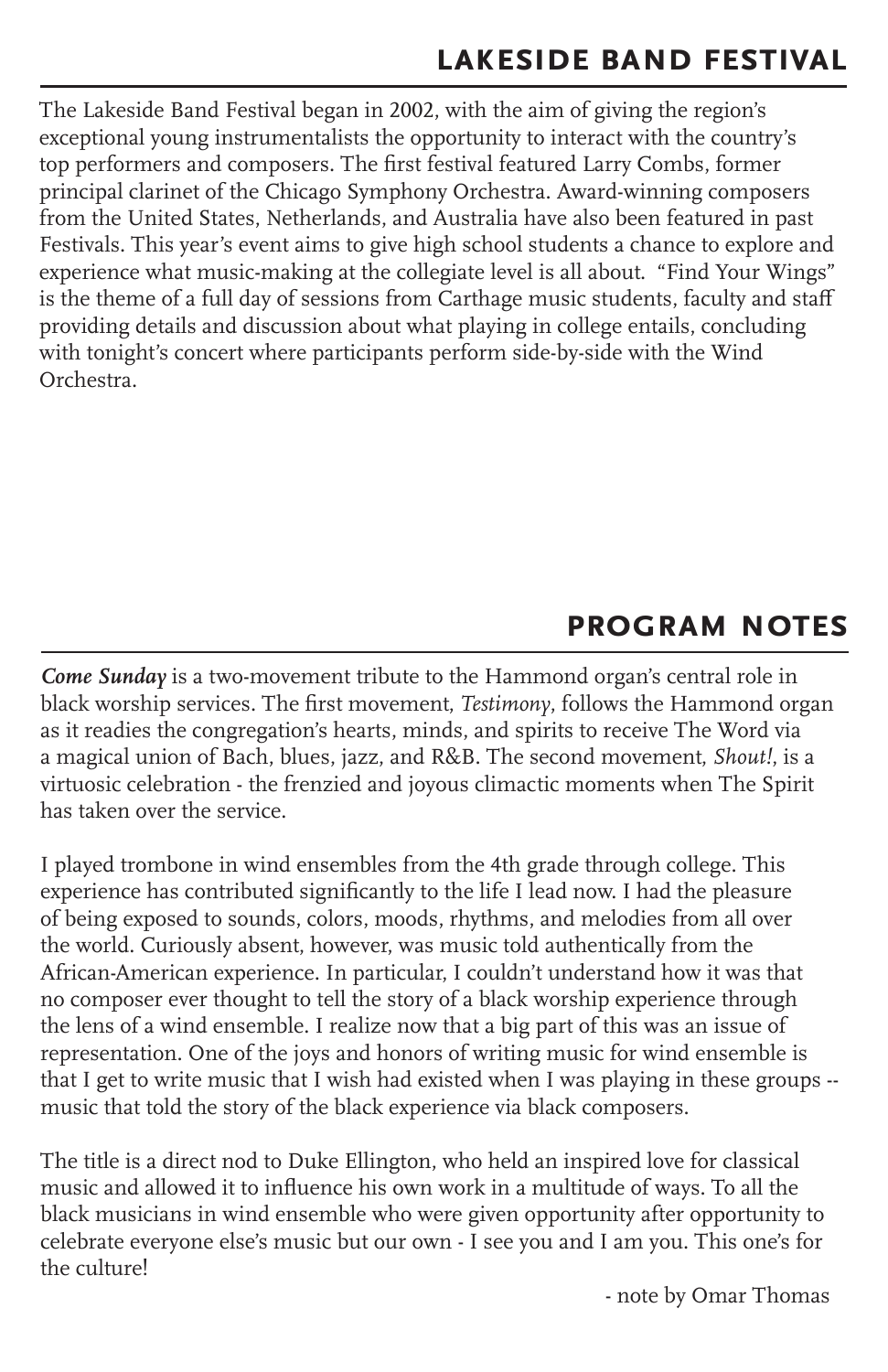## **program notes**

*Alleluia! Laudamus Te* is a hymn of praise without words, with the band serving as a single massive choir and, at times, broken down into individual sections, each performing as a separate choir. The music is based on three main themes, the first being a massive chorale in the brass, the second a long flowing line in the horns and woodwinds, and the third a quasi-fanfare figure first heard in the trumpets and then spreading throughout the other sections of the orchestra as it is developed.

*The Firebird*: In 1909, ballet impresario Sergei Diaghilev took a gamble on a young Russian composer, giving Igor Stravinsky the scenario for *The Firebird*, which would be the first ballet with an original score for his Paris-based Ballets Russes. The story, drawn from Russian folklore, tells about the powerful ogre Kastchei, who captures young princesses and turns their would- be rescuers to stone, and Prince Ivan and the firebird, who free them. Stravinsky gave Diaghilev a dazzling score that mixed exotic musical imagery for the supernatural characters and folk song-like tunes (or actual folk songs) for the humans.

At the climax of the ballet, the firebird casts a spell on Kastchei, and his magical minions dance themselves into exhaustion. The Berceuse is the lullaby that puts the ogre to sleep, and the finale is the joyful celebration of Ivan and the rescued princesses.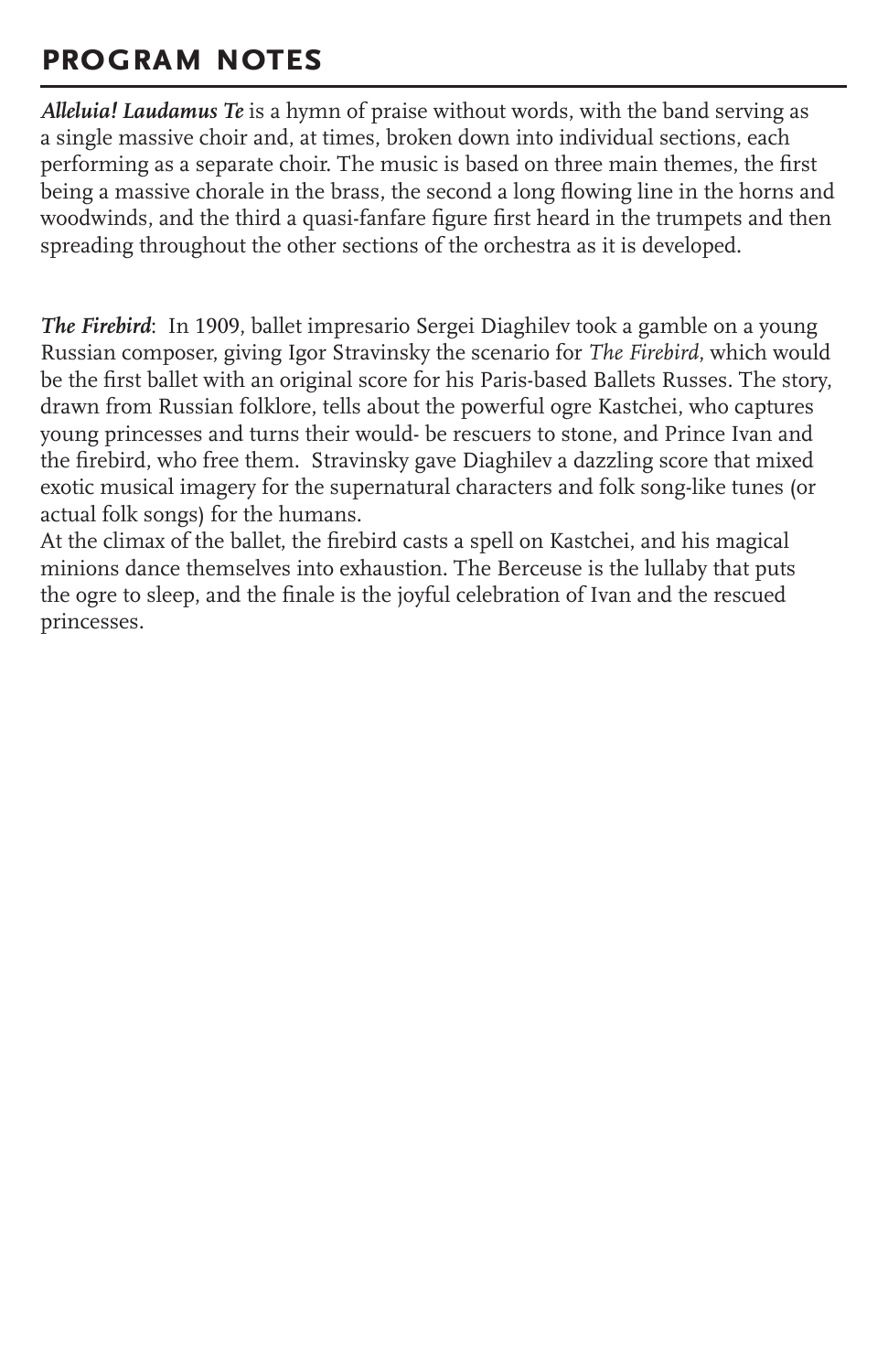### **wind orchestra personnel**

Piccolo Emma Eckes

Flute 1 Gabby Booth Gabby Garnowski Bailey Schneyr

Oboe Amber Ward Hannah Wong

Clarinet Emma Hardwick Lexy Klawonn Jack Massari Katiann Nelson Maile Riedel Zach Ward

Bass Clarinet Sophie Shulman

**Saxophone** Jim Chaudoin Luke Eidsor Wayne Jackson Joe Mihevc Julia Owens Bryan Tamayo

Horn Hannah Caflisch Grace Chapa Sophie Figura Audrey Marshall Lena Welch

**Trumpet** Colin Conway Vinnie David Caroline Lilly Guillermo Trujillo

Trombone Seyi Ajibade Sam Hoopingarner Taylor Zorn

Euphonium Lucus Schneider

Tuba Michael Flesher John Lew

Percussion Aaron Paulsen Christian Plonski Lily Peterson Noah Wilson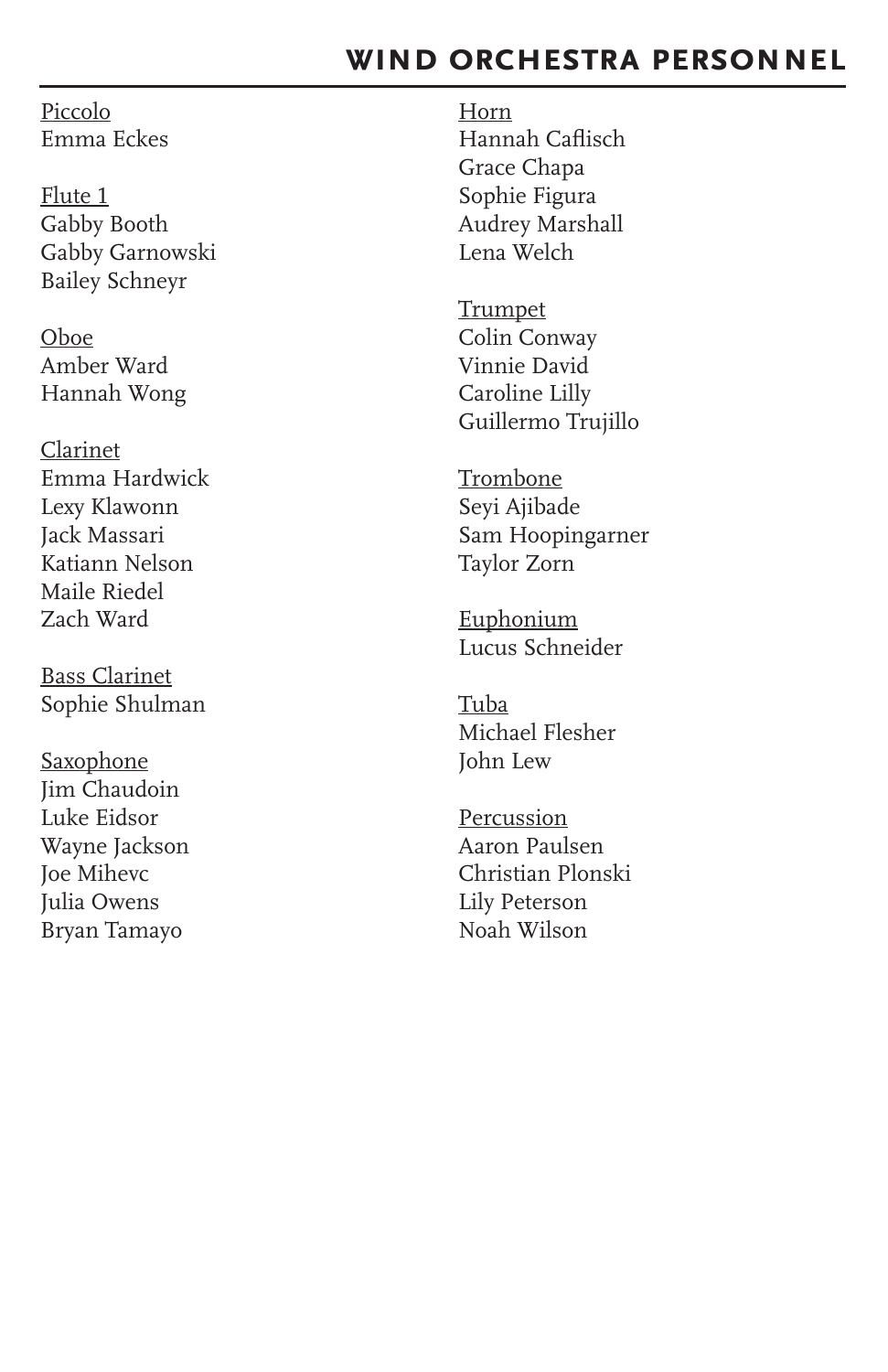## **high school guest performers**

Rhea Allen, alto saxophone – Greenfield Evan Arnold, horn – Tremper Madison Bazylewicz, bass clarinet – Waukesha North Hannah Bott, tuba – Waukesha North Aubrey Brown, horn – Tremper Christian Cecala, horn – Tremper Jacob Catunao, percussion – Indian Trail Neil Clyne, trumpet – Indian Trail Alex Cope, percussion – Tremper Neil DuJardin, bassoon – Tremper Abraham Esquivel, horn – Tremper Jessica Felix, trumpet – Racine Horlick Logan Glen, trumpet – Indian Trail Zander Harvey, alto saxophone – Indian Trail Rebecca Hunter, clarinet – Waukesha North Emerson Janes, trumpet Lanie Klawonn, horn – Tremper Ledansk, trombone – Indian Trail Bryan Marin, baritone saxophone – Indian Trail Zakaray Munoz, flute – Greenfield Alex Orozco, clarinet – Bishop McNamara, Kankakee Adreanna Stockdale – Clarinet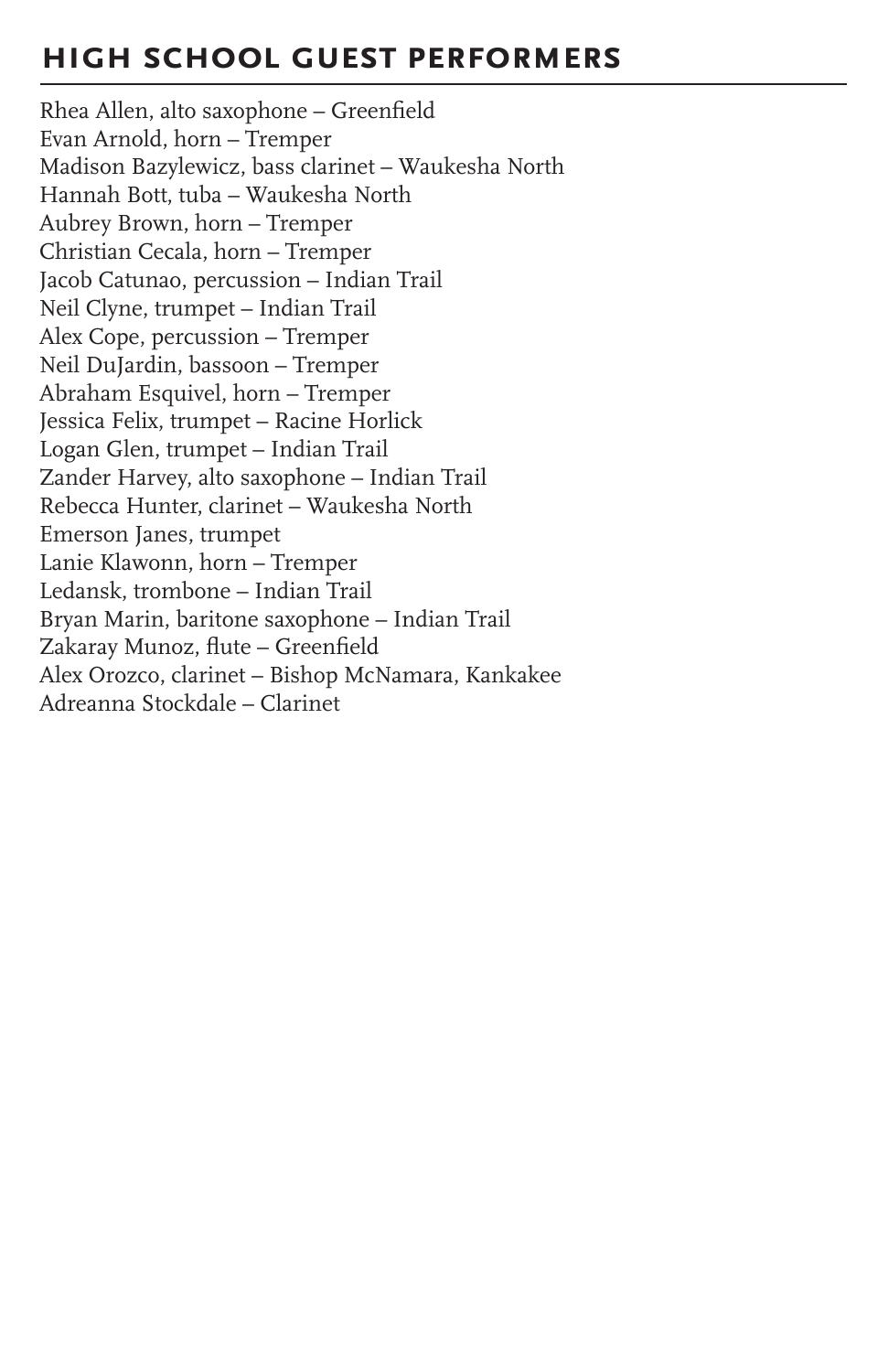#### **Student Recital: London Roysden**

Saturday, Nov. 13 • 7:30 p.m. Recital Hall • *Tickets required*

#### **Carthage Philharmonic Concert**

Sunday, Nov. 14 • 1 p.m. A. F. Siebert Chapel • *Tickets required*

#### **Treble Choir Festival**

Wednesday, Nov. 17 • 4:20 p.m. A. F. Siebert Chapel • *Tickets required*

#### **She Loves Me**

Nov. 19-20 • 7:30 p.m. Nov. 21 • 3 p.m. VPAL • *Tickets required*

#### **Opera Workshop**

Saturday, Nov. 20 • 3 p.m. Sunday, Nov. 21 • 6 p.m. Recital Hall • *Tickets required*

#### **Carthage Christmas Festival** Dec. 3-4 • 7:30 p.m.

Dec. 5 • 4 p.m. A. F. Siebert Chapel • *Tickets required*

#### **Percussion Studio Concert**

Wednesday, Dec. 8 • 7:30 p.m. A. F. Siebert Chapel • *Tickets required*

#### **connect with us**

carthage.edu/fine-arts 262-551-5859 facebook.com/carthagefinearts instagram.com/carthagefinearts

#### **tickets required**

Get tickets 24/7 at carthage.edu/tickets or 262-551-6661 noon to 5 p.m. Tuesday – Friday